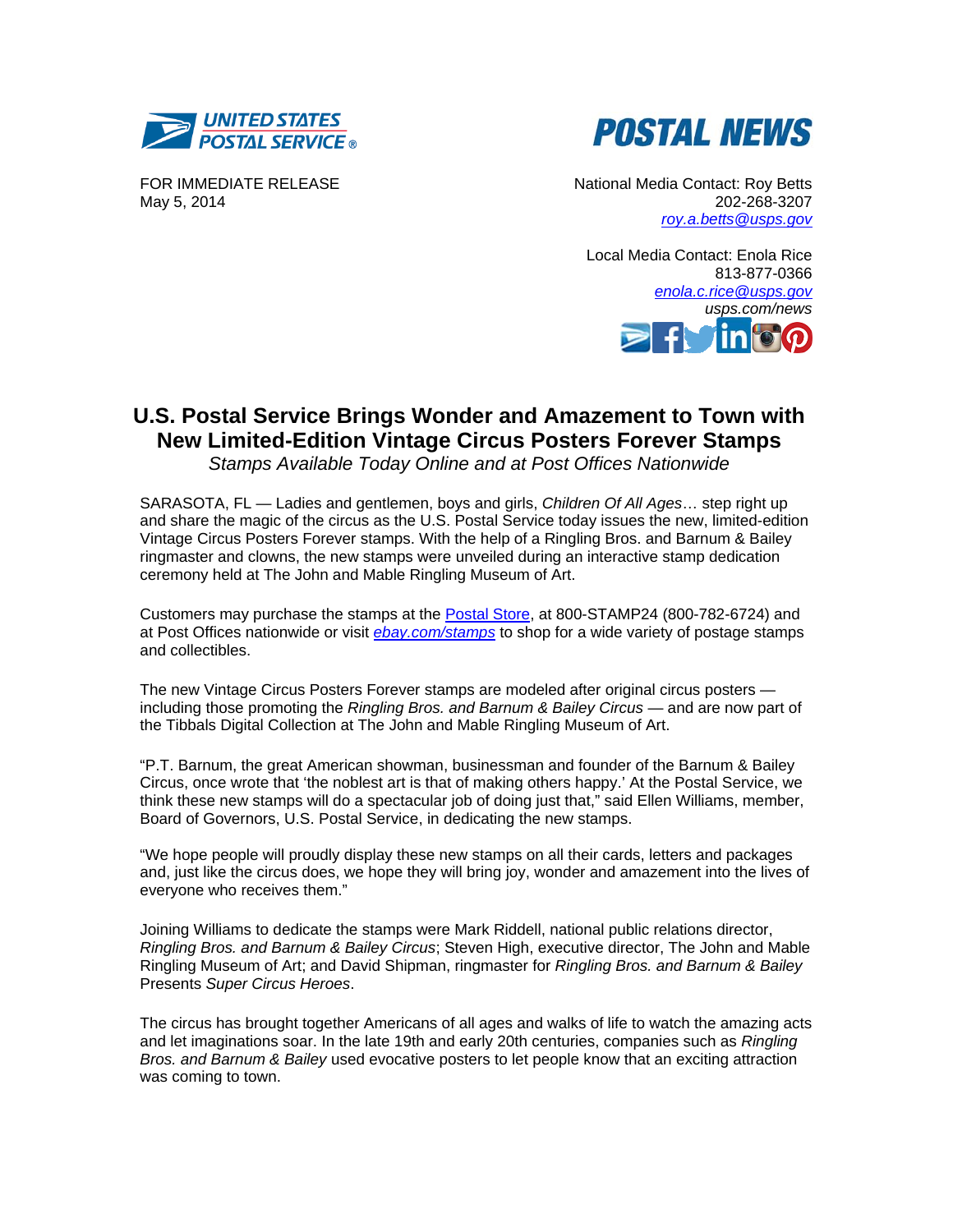"The magic of the circus is celebrated here every day at The John and Mable Ringling Museum of Art, the estate of the Circus King John Ringling," said High. "There is no better place to issue stamps honoring circus history than in Sarasota, the Circus Capital of the World. We are grateful for the philanthropic efforts of Howard and Janice Tibbals, whose collection and life's work including their namesake building on our campus ensures that the legacy of the American circus will never be forgotten."

"We are honored to be a part of this celebration along with our partners at the U.S. Postal Service and The Ringling Museum. At *Ringling Bros. and Barnum & Bailey* we create circus legends, The Ringling Museum preserves the history and now the U.S. Postal Service celebrates that history and honors the legacy of the circus," said Nicole Feld, executive vice president for Feld Entertainment and producer of *Ringling Bros. and Barnum & Bailey*.

## **About the Vintage Circus Posters Forever Stamps**

The Vintage Circus Posters Forever stamps pay tribute to the wonder and amusement of the circus which Americans have enjoyed since the late 18th century. This pane of 16 self-adhesive stamps features reproductions of eight vintage circus posters.

In the 19th century, lithography became the medium of choice for poster artists. *The Amazing American Circus Poster*, a book featuring the work of the Strobridge Lithographing Company, describes the process as being "based on the principle that oil and water do not mix."

Using grease crayon or liquid, the artist applied the design in reverse onto a flat surface such as limestone. A chemical process fixed that grease image to the plate, making it receptive to holding ink. Then, the surface was moistened, covered with an oil-based ink and printed onto paper. During the process, the wet, blank areas repelled the ink.

Companies such as Strobridge and Erie Lithographing & Printing created bright, detailed works of art that were displayed prominently in cities and towns across the United States. These posters were not simply modest, restrained ads either. They were big and bold — just like the circuses they touted. Poster size was measured by the "sheet." A sheet was 42 inches by 28 inches (or vice versa). But posters didn't stop at one sheet. There were two-sheet, three-sheet, four-sheet and even 12-sheet, 24-sheet and 100-sheet posters, which covered entire sides of buildings. The language incorporated on the posters was usually as colorful as the images it described.

These eye-popping late 19th and early 20th century posters showcased majestic elephants, fierce tigers and colorful clowns, alongside acts such as acrobatic gymnasts, graceful wire dancers and daring stuntmen. Colorful clowns were also poster mainstays. "Clowns might easily thrive outside the circus," *The Amazing American Circus Poster* states, "but the idea of a circus without clowns is almost inconceivable."

Each stamp features one vintage circus poster. The pane's verso text includes a brief discussion of the history and purpose of circus posters. The selvage features an image of a circus entrance shot by photographer Edward J. Kelty in 1937. Art director Greg Breeding worked on the stamp pane with designer Jennifer Arnold.

Customers may view many of this year's other stamps on Facebook *facebook.com/USPSStamps,* Twitter *@USPSstamps*, Pinterest *pinterest.com/uspsstamps,* Instagram *instagram.com/uspostalservice* or on *uspsstamps.com,* the Postal Service's online site for information on upcoming stamp subjects, first-day-of-issue events and other philatelic news.

#### **Ordering First-Day-of-Issue Postmarks**

Customers have 60 days to obtain the first-day-of-issue postmark by mail. They may purchase new stamps at local Post Offices, at The Postal Store at *usps.com/shop,* or by calling 800